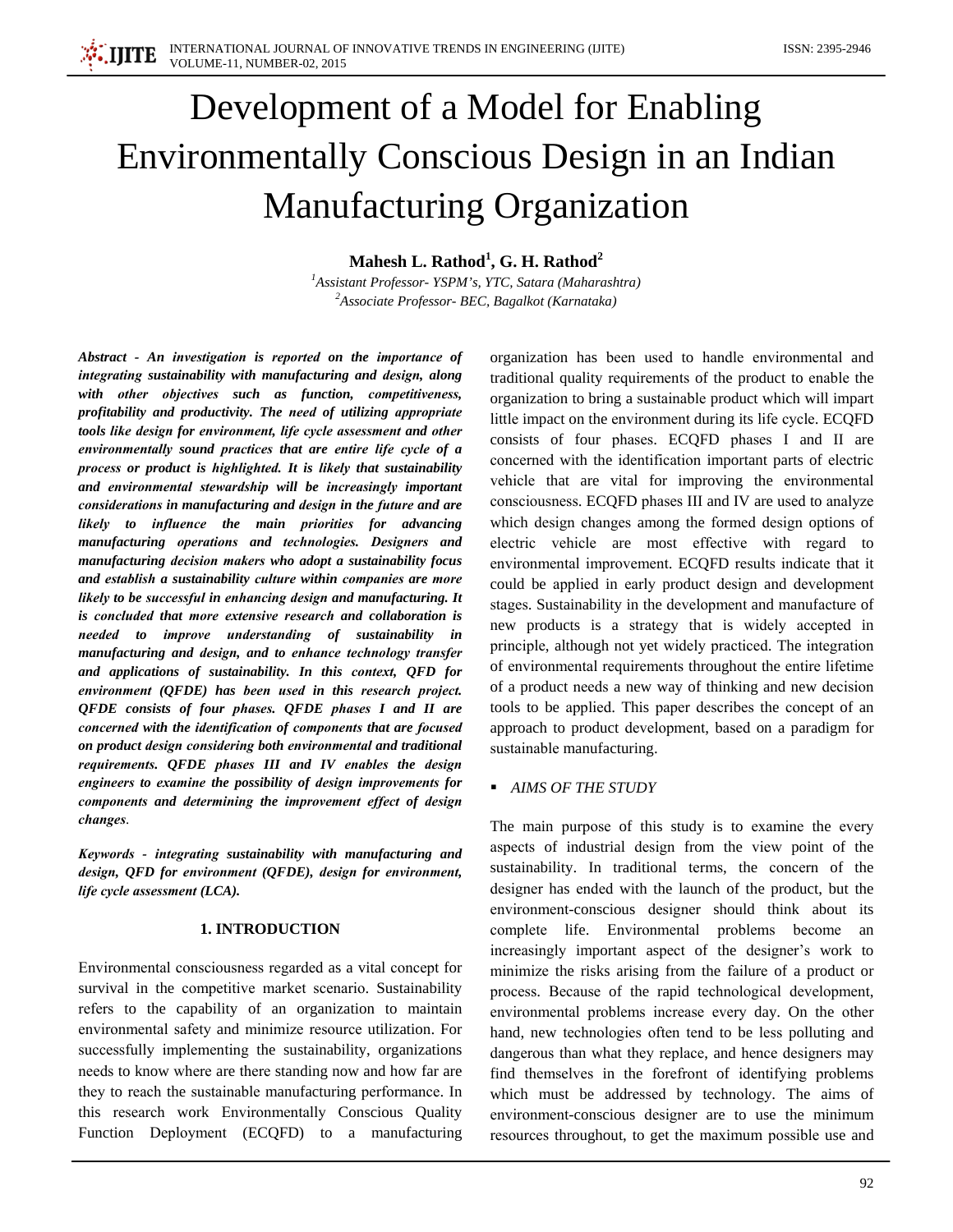value out of the least quantity of materials and energy, and to minimize pollution created during the manufacture and life of the product

# 2. SYSTEM MODEL

Though researchers have contributed certain techniques for enabling environmental consciousness, few have explored the feasibility of deploying such techniques in an industrial scenario to ensure practical validity. In this context, the ECQFD contributed by Masui has been utilized in this research for infusing environmental aspects into the early design stage for rotary switches manufactured by an Indian organization. Integration of ECQFD and LCA has been made for infusing the environmental features into product development process. The research gap observed based on the literature review is that many of the approaches contributed are not practically feasible and adaptable in the industrial scenario. In this context, this research project has been carried out.



### **3. PREVIOUS WORK**

Many of the literature nationally  $\&$  internationally found this area are a working of interest, some of the reviewed literatures are mentioned below;

Akao and Mazur (2003) QFD emphasizes quality in the design process to prevent the likelihood of defects at the earliest stages thereby reducing cost and improving productivity [1].

Chen et al. (2005) have proposed a novel fuzzy expected value operator approach to model the QFD process in a fuzzy environment, and two fuzzy expected value models are established to determine the target values of engineering

characteristics in handling different practical design scenarios[2].



Gungor and Gupta (1999) have presented Environmentally Conscious Manufacturing and Product Recovery (ECMPRO). ECMPRO involves integrating environmental thinking into new product development including design, material selection, manufacturing processes and delivery of the product to the consumers, plus the end-of-life management of the product after its useful life [3].

Masui et al. (2003) presented a concept called QFDE or ECQFD in which QFD has been applied to environmentallyconscious design [4].

Pun et al. (2006) have presented the determinants of environmentally-responsible operations and suggested Green QFD as one of the tools for environmentally-responsible operations [5].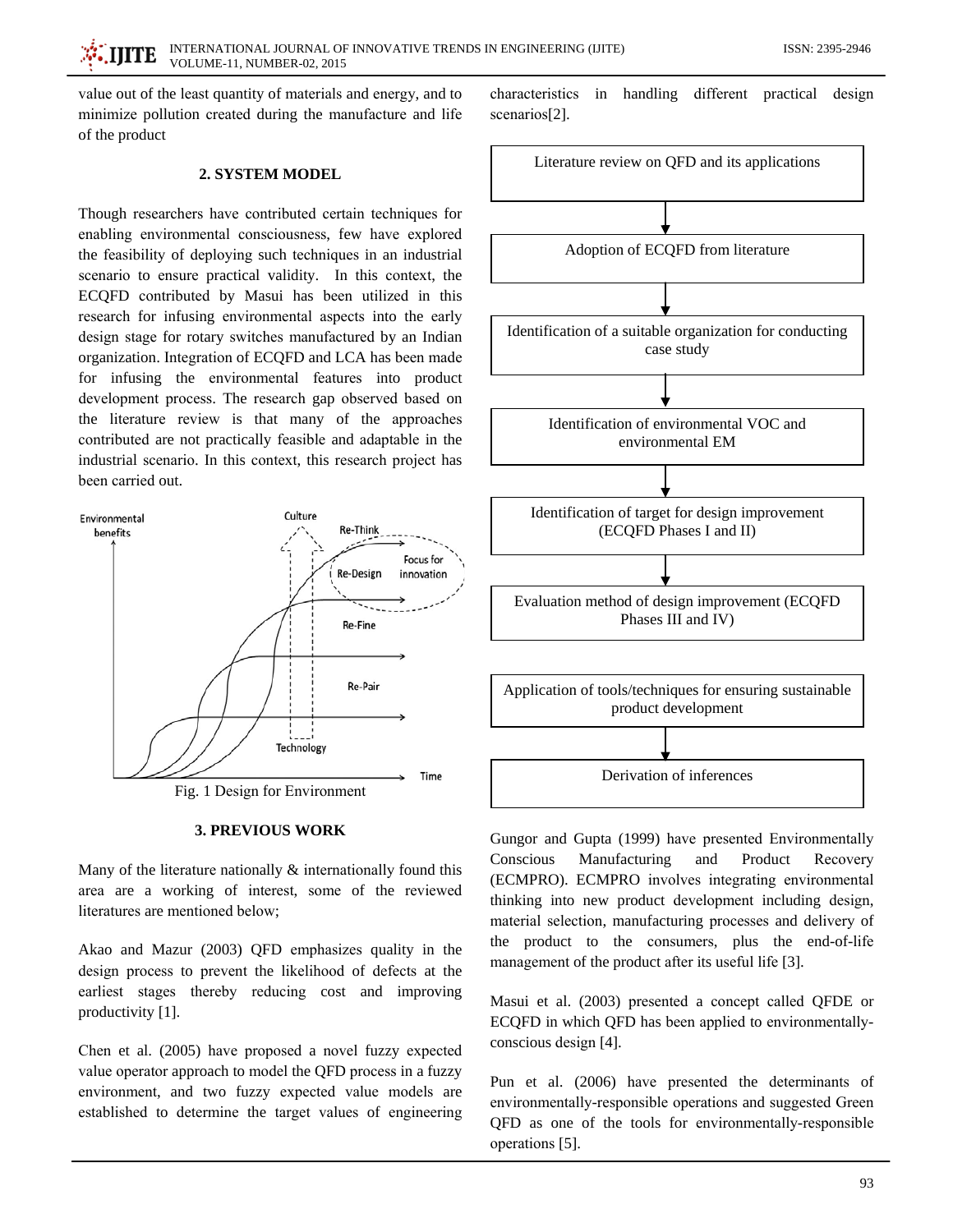Senthilkumaran et al. (2001) have presented Life Cycle Environmental Cost Analysis (LCECA) model to include eco-cost into the total cost of the products. LCECA model identifies the feasible alternative for cost-effective, ecofriendly parts/products [6].

# **4. METHODOLOGY**

This project started with a literature review on QFD and its application on environmentally-friendly aspects. This was followed by the adoption of the ECQFD model suggested in the literature. A suitable organization for conducting the case study was identified that demonstrated the aspiration to attain world class status by means of implementing environmentally-friendly strategies. Phase I was concerned with the application of ECQFD for the rotary switches. Phase II was concerned with the deployment of Engineering Metrics (EM) items to product components. In phase III, the effect of a set of design changes on EM items was estimated. The goal of phase IV was to translate the effect of design changes on EM into environmental quality requirements. This is followed by the application of tools/techniques for ensuring sustainable product development. Then the practical inferences are derived.

#### **5. RESULTS & DISCUSSION**

In many situations people have to deal with uncertainties and the risks associated with these uncertainties. Particularly in reuse strategy, the existence of uncertainties is obvious. For instance, industries have no idea when and why exactly the customer will dispose of their goods. Uncertainty of the usage intensity of customers' site is also hidden from industries, and this will heavily influence the quality of the products at the end of their first life. Furthermore, uncertainties are also involved in the cost calculation. For instance, the unknown location of the disposal site will affect the transportation cost. The physical condition of used products – they can be rusty, bent, broken, or good – will also vary, thus influencing the disassembly cost. Methods to deal with uncertainties vary from group decision to the use of multi-attribute indices and statistical tools. Simulation is the classic approach to handle uncertainties. In this research, simulation is carried out using Simquick software. The model is developed based on the assessment model as explained in LCA, and the uncertainties are defined using relevant probability distributions from past practical experiences.

• Life Cycle Assessment (LCA)

Traditional product development cycle consists of gathering customer requirements, identification of design objectives, design, engineering analysis, manufacturing, usage and dispose. In the sustainable product development cycle, environmental requirements need to be introduced into the development phases. The various issues associated with sustainable product development cycle consist of introduction of environmental awareness to customer requirements, assessment of environmental performance as a design objective and evaluation of the potential of product for reuse and recycling. In this research project, Environmentally Conscious Quality Function Deployment (QFDE) and Life cycle assessment (LCA) is used for assessing the environmental impact of products and processes. Since the detailed assessment of LCA is time consuming, simplified LCA methodology proposed by Kaebernick has been used in this project LCA methodologies are widely used for assessing the environmental impact of products and processes. A common problem with LCA is that a full assessment is very time consuming, and it needs very specific data, which is normally not available in the early stages of product development. Therefore, a number of simplified LCA methodologies have been suggested for the early estimation of the environmental impact of a product.

• Results from ECQFD

In order to evaluate the design for environment option from ECQFD, the improvement effect for the VOCs with their weights was calculated for each design from an environment perspective through ECQFD phase III and phase IV. In this case study, the scores 3.012 and 3.576 were obtained for options I and II respectively and it was concluded that option II was the best.



Fig. 2 Comparison of PG, ∆PG for old and new component

 $\blacksquare$  Result from LCA

The comparison results for all parts of PG are shown in Fig. 2 shows that all components have the positive values of  $\Delta PG$ , which means they are feasible for re-use. If any components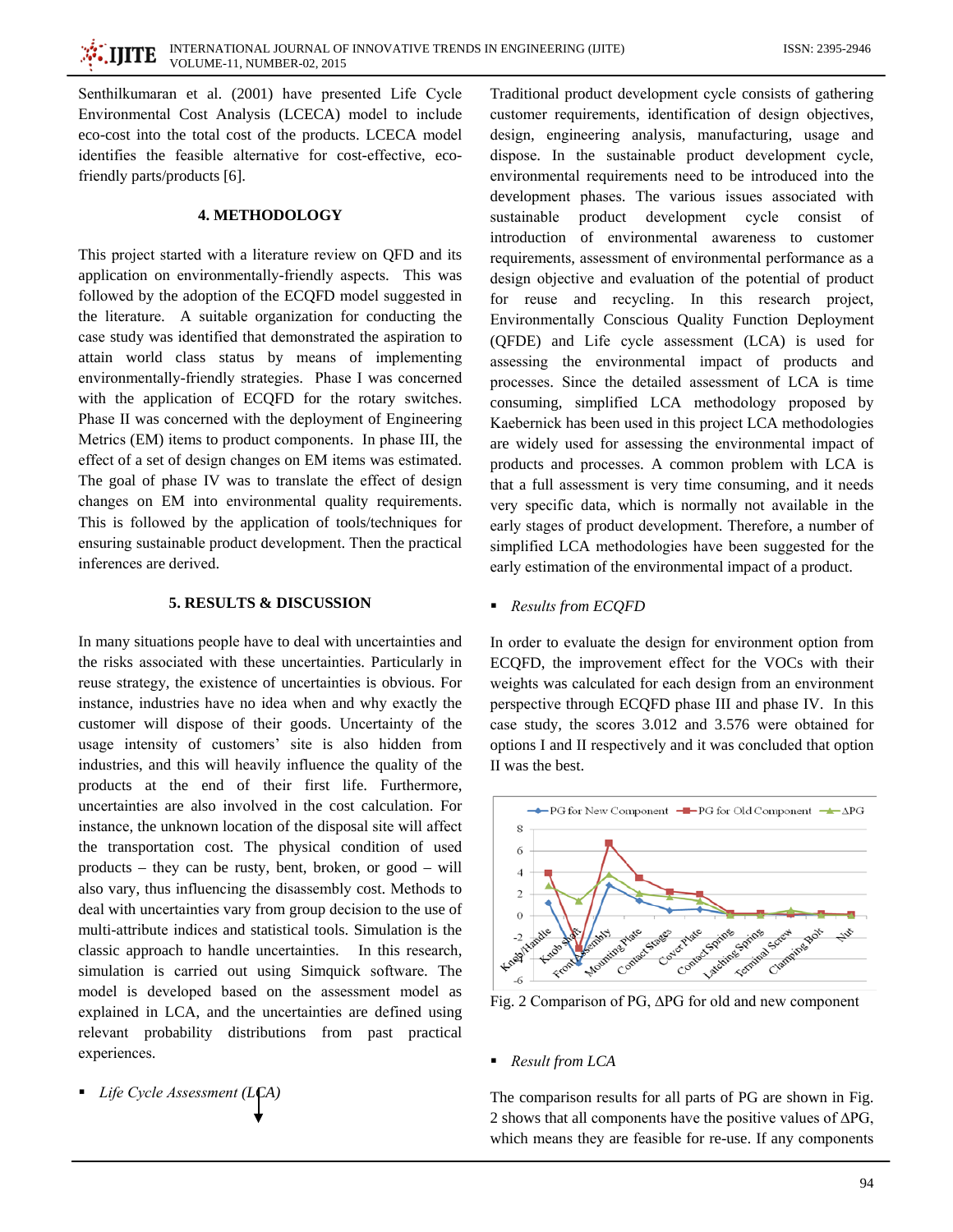contain the negative  $\Delta PG$ , which indicates those components are not feasible for re-manufacturing.

# Results from Simulation

Fig. 3 plots the mean, minimum, and maximum values of PE for all components. The variation of technical feasibility is clearly shown in the Fig. below. In summary, the results show that 6 components, 54.5% of total components, have technical potential of around 90 to100% of reuse, while 2 components, 18.2% of total components, have the technical potential of around 80 to 90% of reuse, whereas 3 components, 27.3% of total components, have the technical notential of around 50 to 80% of reuse under simulation scenario.



Fig. 3 Comparison of PLCC for old and new component

# **6. CONCLUSION**

The reduction of production cost and prevention of environmental problems for ensuring clean and green atmosphere is the focus of contemporary manufacturing organizations. Sustainable system tries to maximize resources efficiency for the production of sustained components. Introduction of environmental requirements into the stages of product development is necessary for sustainable manufacturing paradigm. In the contemporary manufacturing scenario, the environmental requirements must be treated equal importance to traditional product requirements. In this context, this project reports a case study in which ECQFD and LCA has been integrated for enabling sustainable product development.

The model described in this project provides a useful tool to decide upon the potential of reuse of components at the end of their life. The use of simulation significantly enhances the understanding of the impacts of the contributing factors or parameters in the model. The implementation of the model in the case of an electronic device like a rotary switch shows that there is a potential for parts reuse. Including the environmental cost in the model can only increase the positive component of  $\Delta$  PG. Therefore the model can be

used in an economy driven environment, but still indicating the environmental friendliness of a component. Today, the concept of sustainability has become more important. The challenge of sustainable design is to alter conventional design and manufacturing procedures to incorporate environmental considerations systematically and effectively importance of integrating sustainability the with manufacturing and design is highlighted, along with the need to utilize appropriate tools, like design for environment and life cycle assessment.

# 7. FUTURE SCOPES

Continued trends in sustainability applications for products and processes indicate the need for identifying relevant sustainability metrics and for developing science-based methodologies for quantification of these factors. Achieving global sustainability is a major challenge and this requires international cooperative research and applications.

Related research on residual product value at the end of the first consumer use phase will also be needed. Design methods which take this value into account for product design, material choice, manufacturing process design, and remanufacturing could potentially improve both the economic and environmental efficiency of the entire life cycle. To summarize, future research in the realm of integrated sustainable design will be directed towards the following: Development of uncertainty models that are representative of LCA data used in the interpretation of environmental impact; implementation of these results in regards to eco-design Integration of socio-economic modeling with eco-design and LCA.

#### **REFERENCES**

- [1] Akao, Y. and Mazur, G.A "The leading edge in OFD: past, present and future", International Journal of Quality & Reliability Management, 20(1), 20-35, 2003
- [2] Chen, Y., Fung, R. Y. K and Tang, J, "Fuzzy expected value modelling approach for determining target values of engineering characteristics in QFD", International Journal of Production Research, 43(17), 3583-3604
- [3] Gungor, A. and Gupta, S.M. "Issues in environmentally conscious manufacturing and product recovery: a survey", Computers and Industrial Engineering, 36, 811-853
- [4] Masui, K., Sakao, T., Kobayashi, M., and Inaba, A, "Applying Quality Function Deployment to environmentally conscious design", International Journal of Quality & Reliability Management, 20(1), 90-106.
- Pun, K., "Determinants of environmentally responsible  $\lceil 5 \rceil$ operations: a review", International Journal of Quality & Reliability Management, 23(3), 279-297